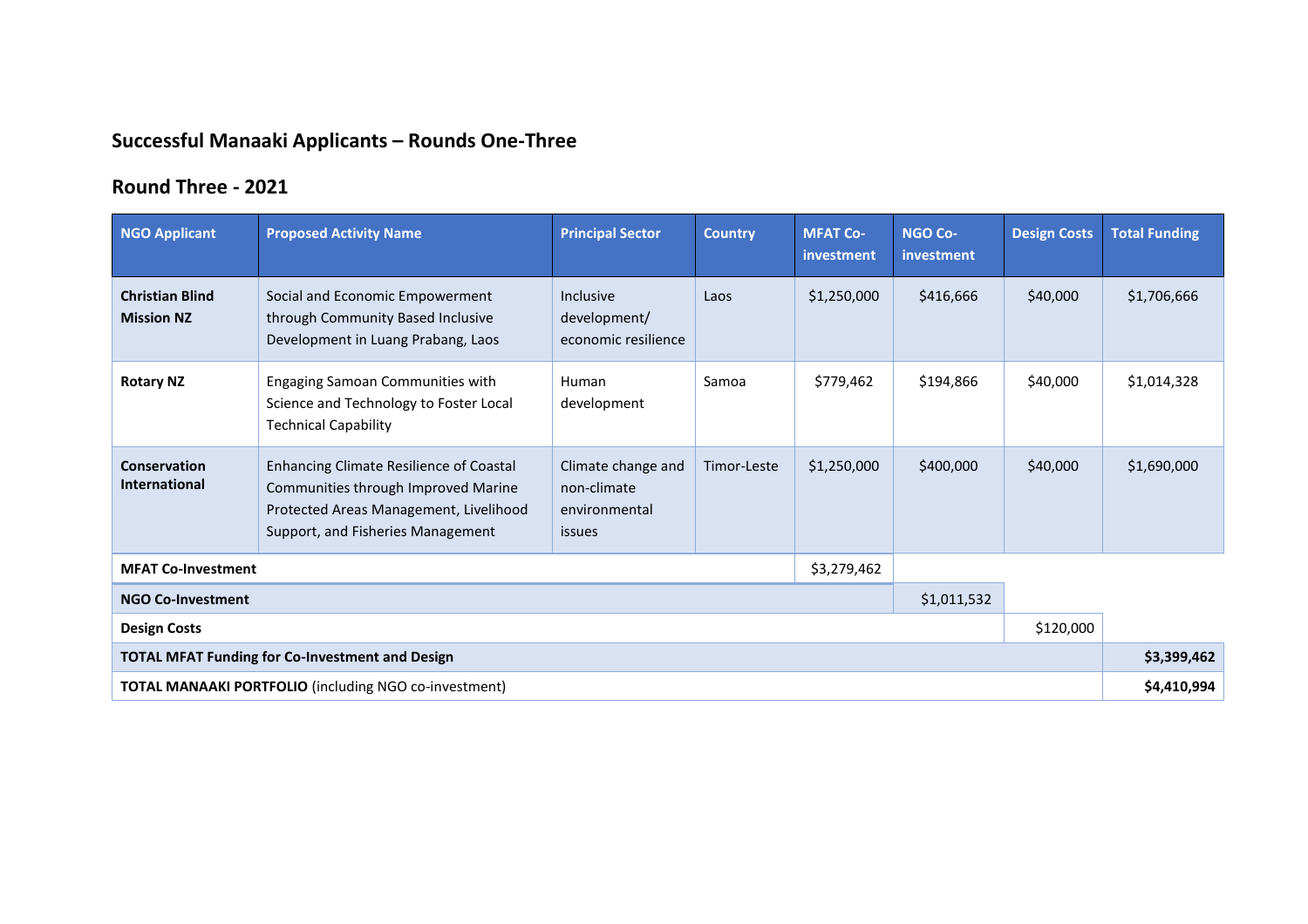## **Round Two - 2020**

| <b>NGO Applicant</b>                                         | <b>Proposed Activity Name</b>                                                                                                                        | <b>Principal Sector</b>  | <b>Country</b>      | <b>MFAT Co-</b><br>investment | <b>NGO Co-</b><br>investment | <b>Design Costs</b> | <b>Total Funding</b> |
|--------------------------------------------------------------|------------------------------------------------------------------------------------------------------------------------------------------------------|--------------------------|---------------------|-------------------------------|------------------------------|---------------------|----------------------|
| <b>Christian Blind</b><br><b>Mission NZ</b>                  | Inclusive Eye Health for Marginalised<br>Communities, Papua New Guinea                                                                               | Human<br>development     | Papua New<br>Guinea | \$1,250,000                   | \$312,500                    | \$40,000            | \$1,602,500          |
| <b>Rotary NZ World</b><br><b>Community Service</b>           | Rural WASH Programme                                                                                                                                 | Human<br>development     | Fiji                | \$1,250,000                   | \$312,000                    | \$40,000            | \$1,602,500          |
| <b>ADC Microfinance</b>                                      | Catalysing Financial Inclusion in Northern<br>Myanmar                                                                                                | Economic<br>resilience   | Myanmar             | \$607,500                     | \$202,500                    | \$40,000            | \$850,000            |
| <b>World Wide Fund</b><br>for Nature NZ                      | <b>Creating a Community Driven Business</b><br>Case for Sustainable Fisheries<br>Management in Fiji's Domestic Fisheries<br>Supply Chain and Markets | Climate change           | Fiji                | \$1,000,000                   | \$250,000                    | \$40,000            | \$1,290,000          |
| <b>Hagar NZ</b>                                              | Economic Empowerment for Survivors of<br>Human Trafficking, Gender-based<br>Violence and Sexual Exploitation                                         | Inclusive<br>development | Cambodia            | \$450,000                     | \$150,000                    | \$40,000            | \$640,000            |
| <b>Engineers Without</b><br><b>Borders NZ</b>                | Delivering the Water Promise 2030                                                                                                                    | Human<br>development     | Vanuatu             | \$300,000                     | \$75,000                     | \$30,000            | \$405,000            |
| Conservation<br><b>International NZ</b>                      | Securing a Polynesian Promise for Climate<br>and Community resilience                                                                                | Climate change           | Samoa/Tokelau       | \$1,250,000                   | \$312,500                    | \$40,000            | \$1,602,500          |
| \$6,107,500<br><b>MFAT Co-Investment</b>                     |                                                                                                                                                      |                          |                     |                               |                              |                     |                      |
| \$1,615,000<br><b>NGO Co-Investment</b>                      |                                                                                                                                                      |                          |                     |                               |                              |                     |                      |
| \$270,000<br><b>Design Costs</b>                             |                                                                                                                                                      |                          |                     |                               |                              |                     |                      |
| <b>TOTAL MFAT Funding for Co-Investment and Design</b>       |                                                                                                                                                      |                          |                     |                               |                              |                     | \$6,377,500          |
| <b>TOTAL MANAAKI PORTFOLIO</b> (including NGO co-investment) |                                                                                                                                                      |                          |                     |                               |                              |                     | \$7,992,500          |